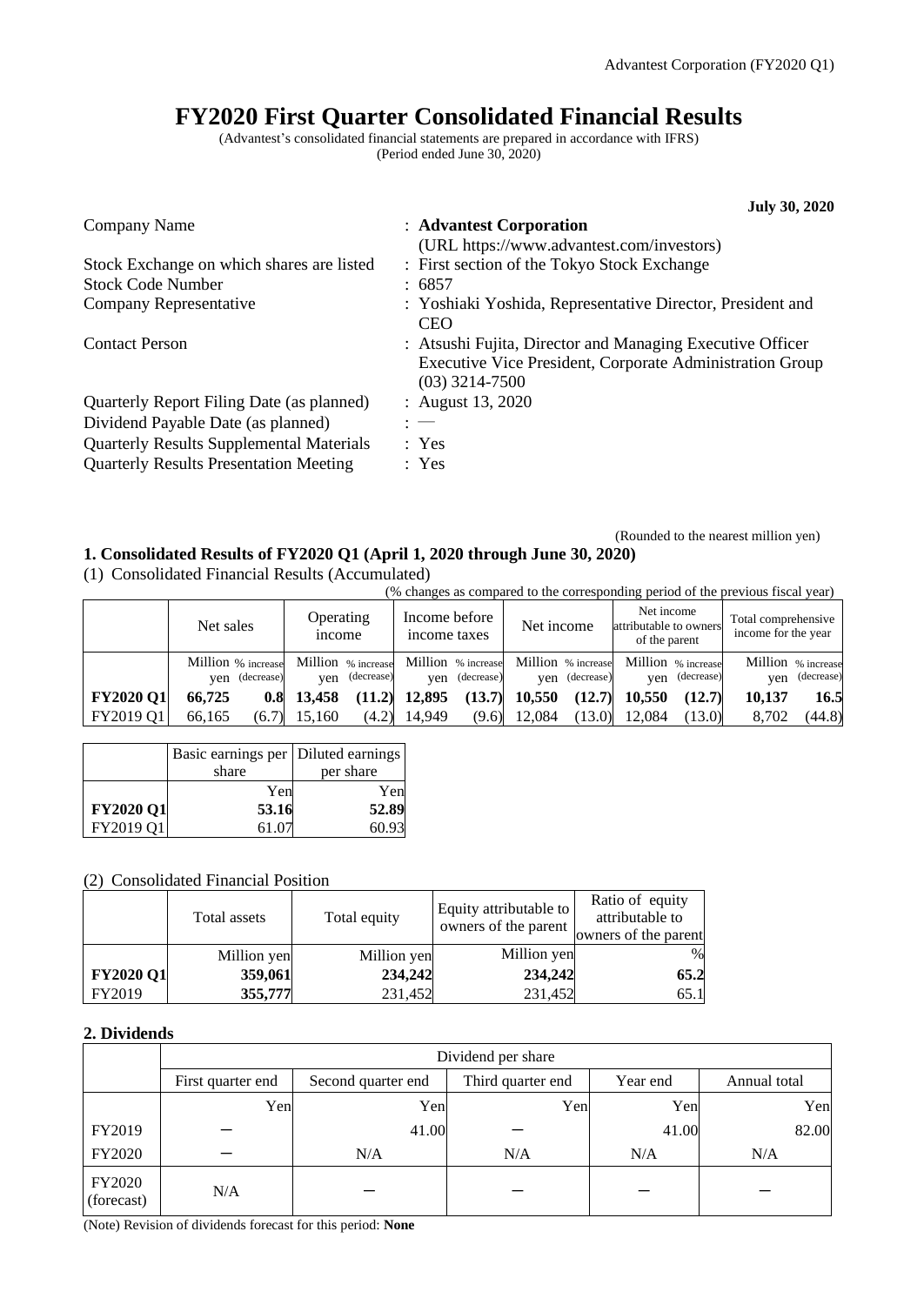### **3. Projected Results for FY2020 (April 1, 2020 through March 31, 2021)**

|        |           |       |                  |        |                               |        |            |        |         | (% changes as compared to the previous fiscal year) |
|--------|-----------|-------|------------------|--------|-------------------------------|--------|------------|--------|---------|-----------------------------------------------------|
|        | Net sales |       | Operating income |        | Income before<br>income taxes |        | Net income |        |         | Net income attributable<br>to owners of the parent  |
|        | Million   | %     | Million          | $\%$   | Million                       | %      | Million    | $\%$   | Million | $\%$                                                |
|        | yen       |       | yen              |        | yen                           |        | ven        |        | ven     |                                                     |
| FY2020 | 260,000   | (5.8) | 45,000           | (23.3) | 44,400                        | (24.2) | 35,800     | (33.1) | 35,800  | (33.1)                                              |

(Note) Revision of earnings forecast for this period: **Yes**

For details, please refer to the (4) Near-term Prospects, page 4.

### **4. Others**

- (1) Material changes in subsidiaries during this period (changes in scope of consolidation resulting from changes in subsidiaries): None
- (2) Changes in accounting policies and accounting estimates
	- 1) Changes in accounting policies required by IFRS: None
	- 2) Changes arising from factors other than 1: None
	- 3) Changes in accounting estimates: None
- (3) Number of issued and outstanding share (ordinary share):
	- 1) Number of issued and outstanding share at the end of each fiscal period (including treasury share): FY2020 Q1 199,566,770 shares; FY2019 199,566,770 shares.
	- 2) Number of treasury share at the end of each fiscal period:
	- FY2020 Q1 933,695 shares; FY2019 1,152,069 shares.
	- 3) Average number of outstanding share for each period (cumulative term):
	- FY2020 Q1 198,481,834 shares; FY2019 Q1 197,881,414 shares.

(Note) Advantest's share (FY2020 Q1 537,352 shares, FY2019 537,830 shares), which is being kept as performance-based stock remuneration in trust account, is included in the number of treasury share at the end of each fiscal period. Moreover, the Advantest's share that mentioned above is also included in the treasury share which is deducted during the calculation of average number of outstanding share for each period.

### **Status of Audit Procedures**

This quarterly financial results report is not subject to quarterly review procedures by independent auditors.

### **Explanation on the Appropriate Use of Future Earnings Projections and Other Special Instructions**

This document contains "forward-looking statements" that are based on Advantest's current expectations, estimates and projections. These statements include, among other things, the discussion of Advantest's business strategy, outlook and expectations as to market and business developments, production and capacity plans. Generally, these forward-looking statements can be identified by the use of forward-looking terminology such as "anticipate," "believe," "estimate," "expect," "intend," "project," "should" and similar expressions. Forward-looking statements are subject to known and unknown risks, uncertainties and other factors that may cause Advantest's actual results, levels of activity, performance or achievements to be materially different from those expressed or implied by such forward-looking statements.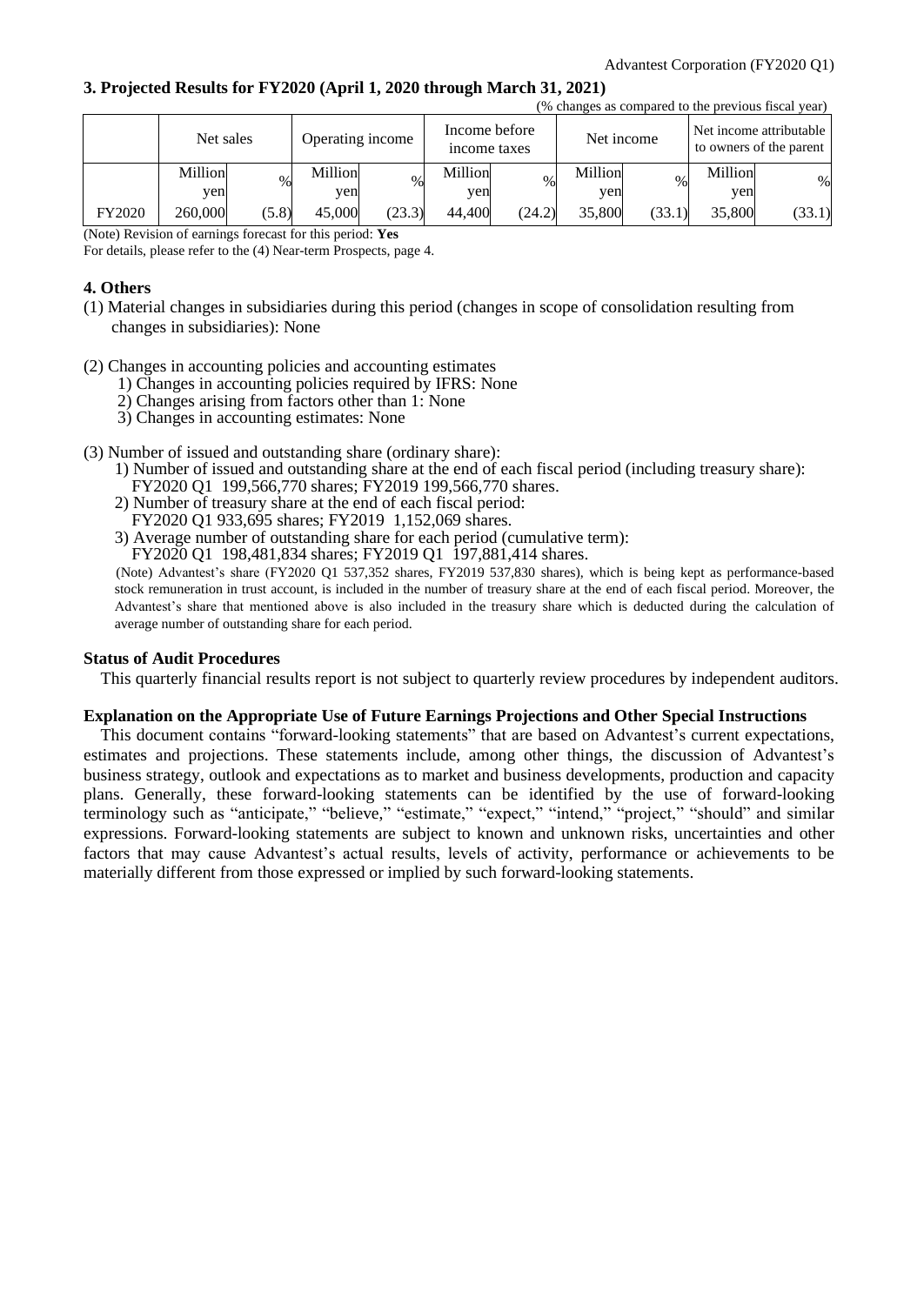# **Contents**

|                                                                                                                                     | P. 2  |
|-------------------------------------------------------------------------------------------------------------------------------------|-------|
|                                                                                                                                     | P. 2  |
|                                                                                                                                     | P. 4  |
| $(3)$ Overview of Cash Flows $\cdots$ $\cdots$ $\cdots$ $\cdots$ $\cdots$ $\cdots$ $\cdots$ $\cdots$ $\cdots$ $\cdots$              | P. 4  |
| (4) Near-term Prospects $\cdots$ $\cdots$ $\cdots$ $\cdots$ $\cdots$ $\cdots$ $\cdots$ $\cdots$ $\cdots$ $\cdots$ $\cdots$ $\cdots$ | P. 4  |
|                                                                                                                                     | P. 7  |
| (1) Condensed Consolidated Statement of Financial Position ······················                                                   | P. 7  |
| (2) Condensed Consolidated Statement of Profit or Loss and Condensed Consolidated                                                   |       |
|                                                                                                                                     | P. 9  |
|                                                                                                                                     | P. 11 |
| (4) Condensed Consolidated Statement of Cash Flows                                                                                  | P. 12 |
| (5) Notes to the Condensed Consolidated Financial Statements                                                                        | P. 13 |
|                                                                                                                                     | P. 13 |
|                                                                                                                                     | P. 13 |
| FY2020 First Quarter Consolidated Financial Results Overview ····················                                                   | P 14  |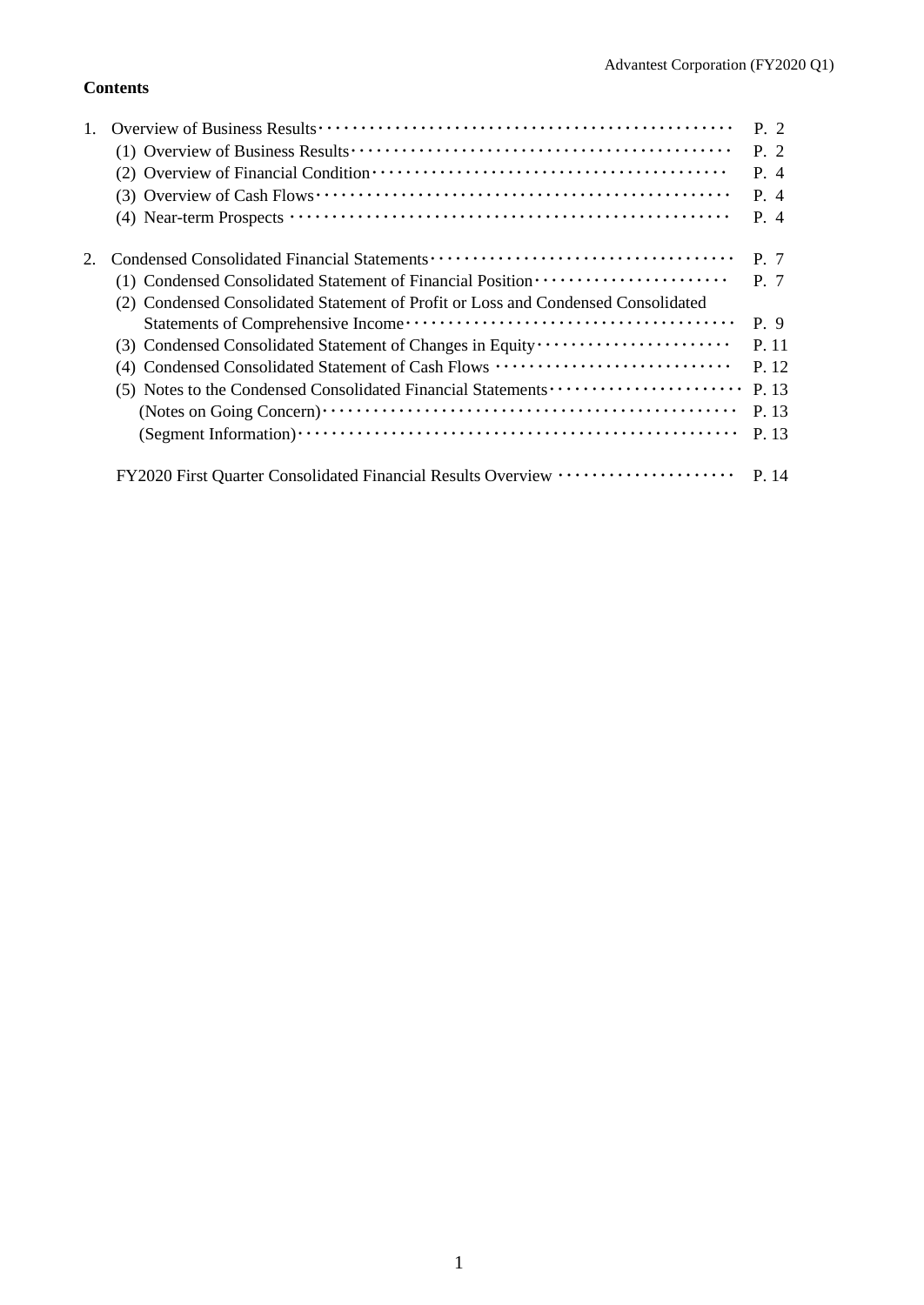### 1. Overview of Business Results

#### (1) Overview of Business Results

Consolidated Financial Results of FY2020 Q1 (April 1, 2020 through June 30, 2020)

|                            |                                     |                                     | (in billion yen)                                                                                    |
|----------------------------|-------------------------------------|-------------------------------------|-----------------------------------------------------------------------------------------------------|
|                            | Three months ended<br>June 30, 2019 | Three months ended<br>June 30, 2020 | As compared to the<br>corresponding period of<br>the previous<br>fiscal year<br>increase (decrease) |
| Orders received            | 65.9                                | 61.5                                | $(6.7\%)$                                                                                           |
| Net sales                  | 66.2                                | 66.7                                | 0.8%                                                                                                |
| Operating income           | 15.2                                | 13.5                                | $(11.2\%)$                                                                                          |
| Income before income taxes | 14.9                                | 12.9                                | (13.7%)                                                                                             |
| Net income                 | 12.1                                | 10.6                                | $(12.7\%)$                                                                                          |

During Advantest's first quarter ended June 30, 2020, the global economy faced a major contraction due to the worldwide COVID-19 pandemic. In many countries, lockdowns of major urban areas have now been lifted, and economic activity is beginning to recover, but governments are still struggling with the balance between preventive measures against COVID-19 and reduction of economic impact. The pandemic continues to take a heavy toll on the global economy, with a historic global contraction expected in 2020 in both developed and emerging economies.

In the semiconductor market, demand fell and production stagnated across a wide range of sectors. In particular, from early spring, customer trends towards reduced investment in SoC semiconductor test systems were aggravated by slumping final demand for automobiles, industrial equipment, etc. caused by lockdowns and other restrictions on movement intended to contain the spread of COVID-19, and by the COVID-19 related stagnation of smartphone sales.

In addition, the US in May placed additional restrictions on trade with Chinese companies, triggering further uncertainty about the future of the smartphone market as a whole. As a result, concerns over future smartphone-related demand have emerged throughout the semiconductor industry, and the wait-and-see attitude toward capital investment has become even more pronounced, as customers, chiefly OSAT (Outsourced Semiconductor Assembly and Test) companies, which handle backend processing in the semiconductor supply chain, attempt to discern the likely impact of tightening US regulations.

Test demand for semiconductors related to data centers and game consoles remained strong against the backdrop of the worldwide adoption of remote work, distance learning, other measures to control the spread of COVID-19, and growth in home consumption due to lockdowns, but this did not compensate for the decrease in demand due to rising infections and exacerbated US-China friction.

As a result, orders received were (Y) 61.5 billion (6.7% decrease in comparison to the corresponding period in the previous fiscal year). Sales were (Y) 66.7 billion (0.8% increase in comparison to the corresponding period in the previous fiscal year) due to the impact of requests for delivery extensions on certain products due to COVID-19, and restrictions on movement affecting other products. In terms of profit, operating income was (Y) 13.5 billion (11.2% decrease in comparison to the corresponding period in the previous fiscal year), income before income taxes was (Y) 12.9 billion (13.7% decrease in comparison to the corresponding period in the previous fiscal year), and net income was (Y) 10.6 billion (12.7% decrease in comparison to the corresponding period in the previous fiscal year), due to a less favorable product mix in Advantest's semiconductor and component test system segment compared to the corresponding period of the previous fiscal year. Average currency exchange rates in the period were 1 USD to 108 JPY (111 JPY in the corresponding period of the previous fiscal year) and 1 EUR to 118 JPY (125 JPY in the corresponding period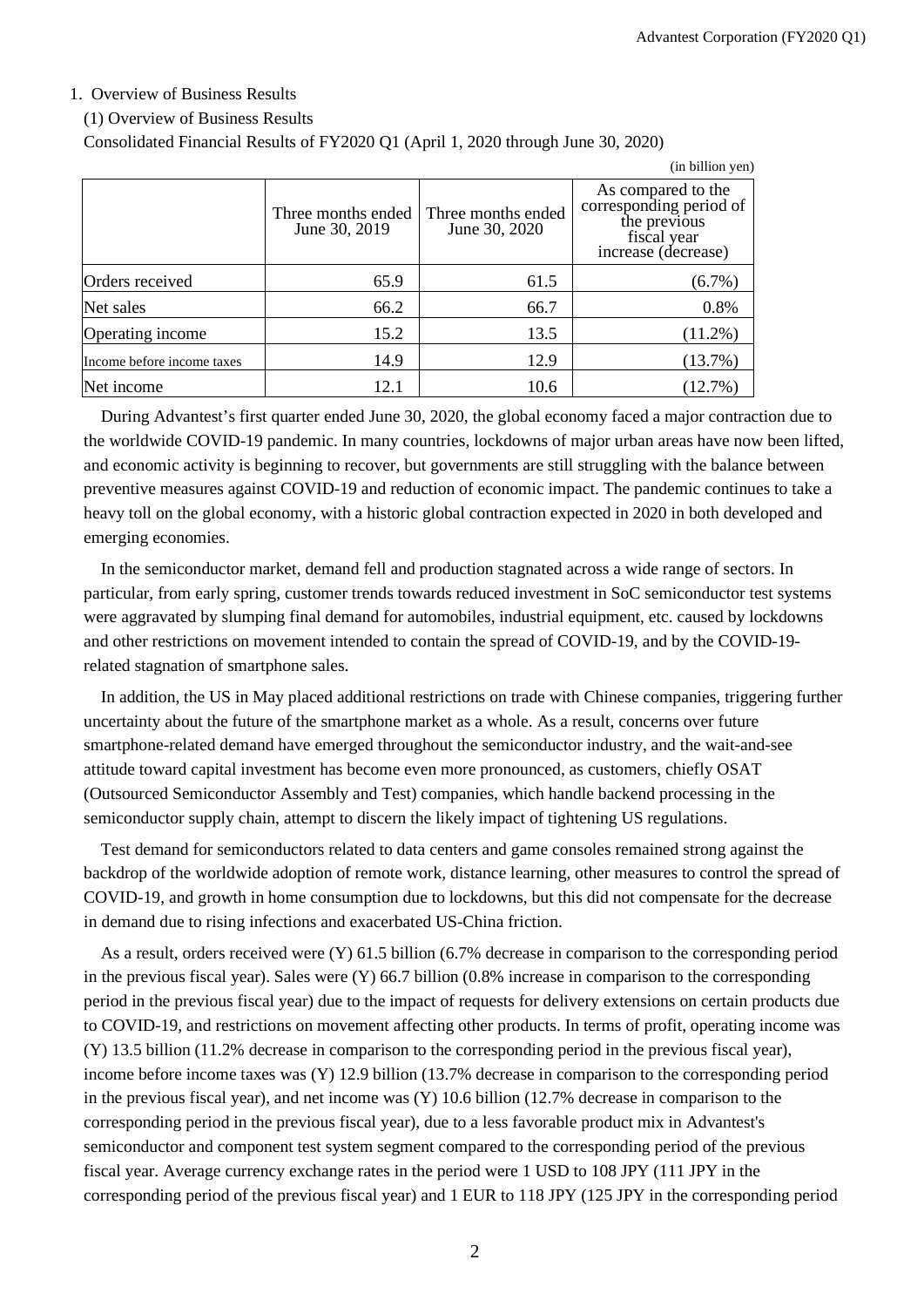of the previous fiscal year). The percentage of net sales to overseas customers was 96.7% (95.9% in the corresponding period in the previous fiscal year).

Conditions of business segments are described below.

<Semiconductor and Component Test System Segment>

|                 |                                     |                                     | (in billion yen)                                                                                    |
|-----------------|-------------------------------------|-------------------------------------|-----------------------------------------------------------------------------------------------------|
|                 | Three months ended<br>June 30, 2019 | Three months ended<br>June 30, 2020 | As compared to the<br>corresponding period of<br>the previous<br>fiscal year<br>increase (decrease) |
| Orders received | 49.9                                | 42.4                                | $(15.0\%)$                                                                                          |
| Net sales       | 50.9                                | 42.3                                | $(16.9\%)$                                                                                          |
| Segment income  | 17.7                                | 11.8                                | $(33.1\%)$                                                                                          |

In this segment, demand for SoC test systems turned around from the same period in the previous fiscal year, when the improved performance of 4G smartphones and the start of 5G investment generated strong demand. Due to stagnating smartphone sales and exacerbated US-China friction, SoC test demand related to smartphone and displays deceased this quarter. On the other hand, test demand for SoC semiconductors for HPC (high performance computing) applications stayed firm amidst the widespread adoption of remote work, distance learning, other measures to control the spread of COVID-19, and the growth of home consumption, and demand for memory semiconductors for servers also continued to sustain strong demand for memory test systems.

As a result of the above, orders received were (Y) 42.4 billion (15.0% decrease in comparison to the corresponding period in the previous fiscal year), net sales were (Y) 42.3 billion (16.9% decrease in comparison to the corresponding period in the previous fiscal year), and segment income was (Y) 11.8 billion (33.1% decrease in comparison to the corresponding period in the previous fiscal year).

 $<$  Mechatronics System Segment $>$ 

|                       |               |                                                        | (in billion yen)                                                                                    |
|-----------------------|---------------|--------------------------------------------------------|-----------------------------------------------------------------------------------------------------|
|                       | June 30, 2019 | Three months ended Three months ended<br>June 30, 2020 | As compared to the<br>corresponding period of<br>the previous<br>fiscal year<br>increase (decrease) |
| Orders received       | 7.2           | 8.5                                                    | 18.0%                                                                                               |
| Net sales             | 6.6           | 8.9                                                    | 33.6%                                                                                               |
| Segment income (loss) | (1.0)         | 0.2                                                    |                                                                                                     |

In this segment, sales of device interface products and other peripherals, which are closely correlated with the memory test business, grew as demand for memory test systems expanded.

As a result of the above, orders received were (Y) 8.5 billion (18.0% increase in comparison to the corresponding period in the previous fiscal year), net sales were (Y) 8.9 billion (33.6% increase in comparison to the corresponding period in the previous fiscal year), and segment income was  $(Y)$  0.2 billion  $((Y)$  1.2 billion improvement in comparison to the corresponding period in the previous fiscal year).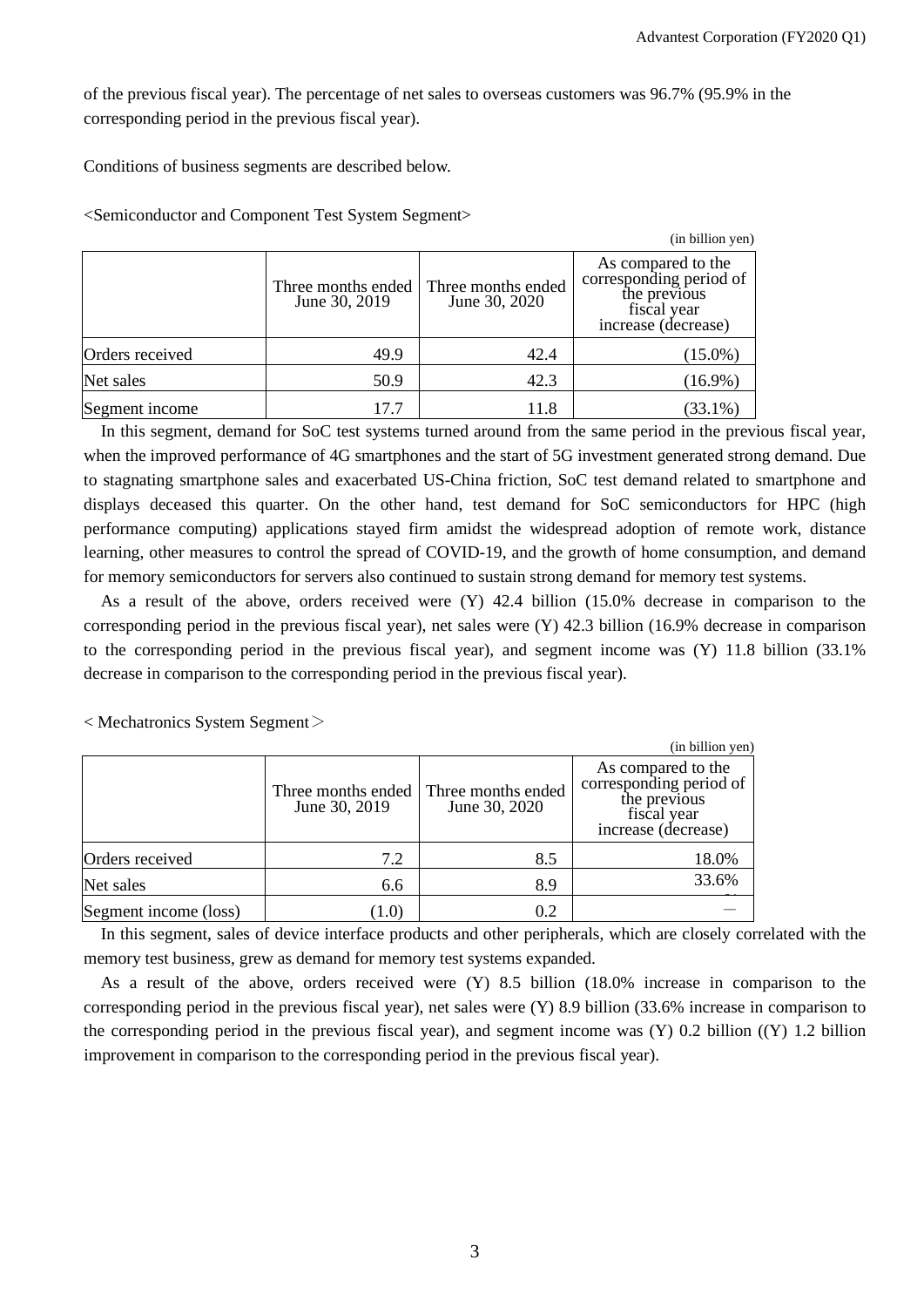|                 |                                     |                                     | (in billion yen)                                                                                    |
|-----------------|-------------------------------------|-------------------------------------|-----------------------------------------------------------------------------------------------------|
|                 | Three months ended<br>June 30, 2019 | Three months ended<br>June 30, 2020 | As compared to the<br>corresponding period of<br>the previous<br>fiscal year<br>increase (decrease) |
| Orders received | 8.8                                 | 10.9                                | 23.2%                                                                                               |
| Net sales       | 8.6                                 | 15.9                                | 84.5%                                                                                               |
| Segment income  | 0.5                                 | 3.7                                 | 7.2 times                                                                                           |

In this segment, business is expanding due to the consolidation effect of Advantest's acquisition of Essai, Inc., in January 2020. Sales of Essai products and SSD test systems have been robust, backed up by active investment in data centers. Advantest's SoC system level test business also posted increased sales against the backdrop of customer base expansion.

As a result of the above, orders received were (Y) 10.9 billion (23.2% increase in comparison to the corresponding period in the previous fiscal year), net sales were (Y) 15.9 billion (84.5% increase in comparison to the corresponding period in the previous fiscal year), and segment income was (Y) 3.7 billion (7.2 times increase in comparison to the corresponding period in the previous fiscal year).

### (2) Overview of Financial Condition

Total assets at June 30, 2020 amounted to (Y) 359.1 billion, an increase of (Y) 3.3 billion compared to March 31, 2020, primarily due to an increase of (Y) 8.0 billion in inventory, and (Y) 3.4 billion in goodwill and intangible assets, offset by a decrease of (Y) 7.8 billion in trade and other receivables. The amount of total liabilities was (Y) 124.8 billion, an increase of (Y) 0.5 billion compared to March 31, 2020, primarily due to an increase of (Y) 2.8 billion in other financial liabilities due to an increase of deposits received, and an increase of (Y) 2.6 billion in deferred tax liabilities offset by a decrease of (Y) 5.3 billion in trade and other payables. Total equity was (Y) 234.2 billion. Ratio of equity attributable to owners of the parent was 65.2%, an increase of 0.1 percentage points from March 31, 2020.

### (3) Overview of Cash Flows

Cash and cash equivalents held at June 30, 2020 were (Y) 126.2 billion, a decrease of (Y) 1.5 billion from March 31, 2020. Significant cash flows during the three-month period of this fiscal year and their causes are described below.

Net cash provided by operating activities was  $(Y)$  9.8 billion (net cash inflow of  $(Y)$  3.3 billion in the corresponding period of the previous fiscal year). This amount was primarily attributable to an increase of (Y) 8.0 billion in inventory, a decrease of (Y) 7.7 billion in trade and other receivables, a decrease of (Y) 4.8 billion in trade and other payables, and adjustments of non-cash items such as depreciation and amortization in addition to the income before income taxes of (Y) 12.9 billion.

Net cash used in investing activities was (Y) 3.0 billion (net cash outflow of (Y) 1.5 billion in the corresponding period of the previous fiscal year). This amount was primarily attributable to purchases of property, plant and equipment in the amount of (Y) 2.9 billion.

Net cash used in financing activities was (Y) 7.9 billion (net cash outflow of (Y) 8.4 billion in the corresponding period of the previous fiscal year). This amount was primarily attributable to dividends paid of (Y) 7.9 billion.

#### (4) Near-term Prospects

US-China friction has further decreased forward visibility in the semiconductor test equipment market.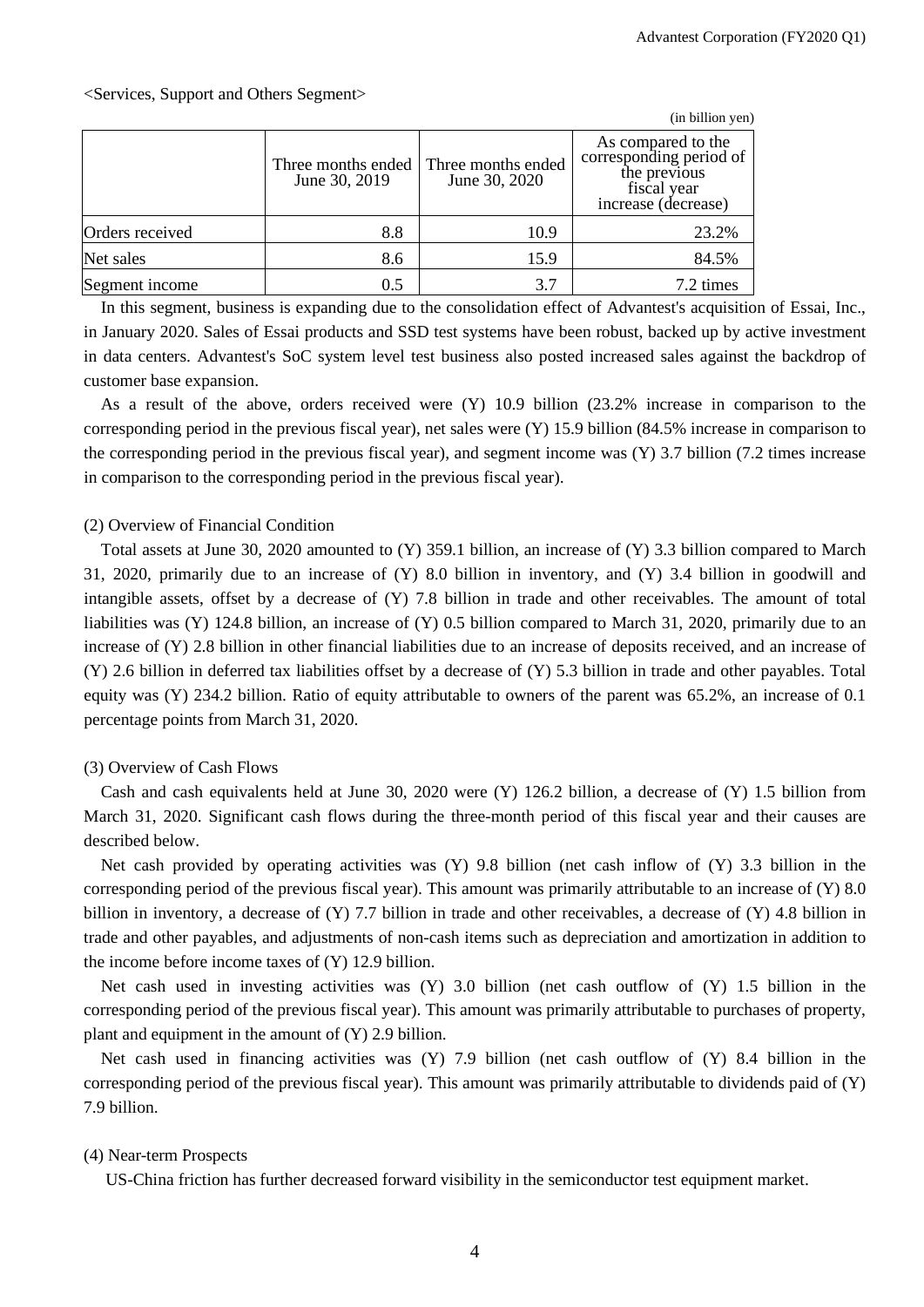Currently, many SoC semiconductors installed in smartphones, servers, and game consoles are being massproduced under fabless-foundry-OSAT model. This market structure causes any change in the demand outlook for some leading products or key companies to have strong knock-on effects on SoC semiconductor test equipment utilization rates and new investment across the entire semiconductor supply chain. It is extremely unclear how U.S.-China friction will affect business trends in the smartphone market and related major semiconductor manufacturers in the future, but given the possibility of declining test demand from the major chipmaker which is subject to US regulations, customers are likely to adjust their investments in SoC test equipment downwards for the foreseeable future. In addition, the spread of COVID-19 will probably restrict demand for semiconductor test equipment related to automobiles, industrial equipment, and displays for the time being. Although demand for memory testers is expected to increase year on year amidst increased data traffic volumes due to the widespread adoption of telecommuting, the 2020 semiconductor test equipment market as a whole is predicted to remain flat year-on-year as a result of exacerbated US-China friction and COVID-19.

Based on this market outlook, Advantest's consolidated financial forecasts for the current consolidated fiscal year are as follows: orders of (Y) 240.0 billion, sales of (Y) 260.0 billion, operating income of (Y) 45.0 billion, income before income taxes of (Y) 44.4 billion, and net income of (Y) 35.8 billion. The forecasted exchange rates for the nine months starting in the second quarter of the current consolidated fiscal year are 105 yen to the US dollar and 120 yen to the euro. Given that results from COVID-19 containment measures have been uncertain, and the global economy may slow down in response to a "second wave," Advantest has set flexible response to changes in the external environment during the current consolidated fiscal year as a top priority. In addition, while the consequences of the US-China economic decoupling are very hard to predict, the company will seek to craft an appropriate response to the situation without underestimating its impact.

In April, Advantest foresaw five major categories of business risk resulting from the COVID-19 pandemic:

- (1) Interruptions to business / reduced efficiency due to possible infection of employees of the Advantest Group, customers, and/or suppliers
- (2) Problems caused by long-term restrictions on movement and lockdowns around the world
	- i) Declines in product supply capacity due to shortages of manufacturing personnel at the Advantest Group / subcontractors
	- ii) Decreased ability to provide customer support due to restrictions on movement
	- iii) Declines in product supply capacity due to global supply chain disruptions causing difficulties in procurement of materials and components
- (3) Decreases in end-product demand due to the rapid deterioration of the world economy and the spread of the impact to the electronics industry as a whole, and a slowdown in the semiconductor and semiconductor manufacturing equipment markets
- (4) Potential significant mid-term changes in the structure of the semiconductor industry resulting from changes in customer supply chains
- (5) Changes in Advantest's business environment due to changes in human behavior and society in the post-COVID-19 period

It is estimated that as a result of risks (2) and (3) becoming realities, Advantest's revenues declined by approximately (Y) 3.5 billion in the first quarter.

Advantest considers that the present market contraction represents a phase that does not imply any need for change in the company's medium- to long-term growth strategy. The digital transformation led by 5G commercialization will continue to stimulate demand expansion over the medium to long term for semiconductors with higher performance and higher reliability, which are needed to create comfortable telework environments and advanced telemedicine environments, and consequently for semiconductor test equipment.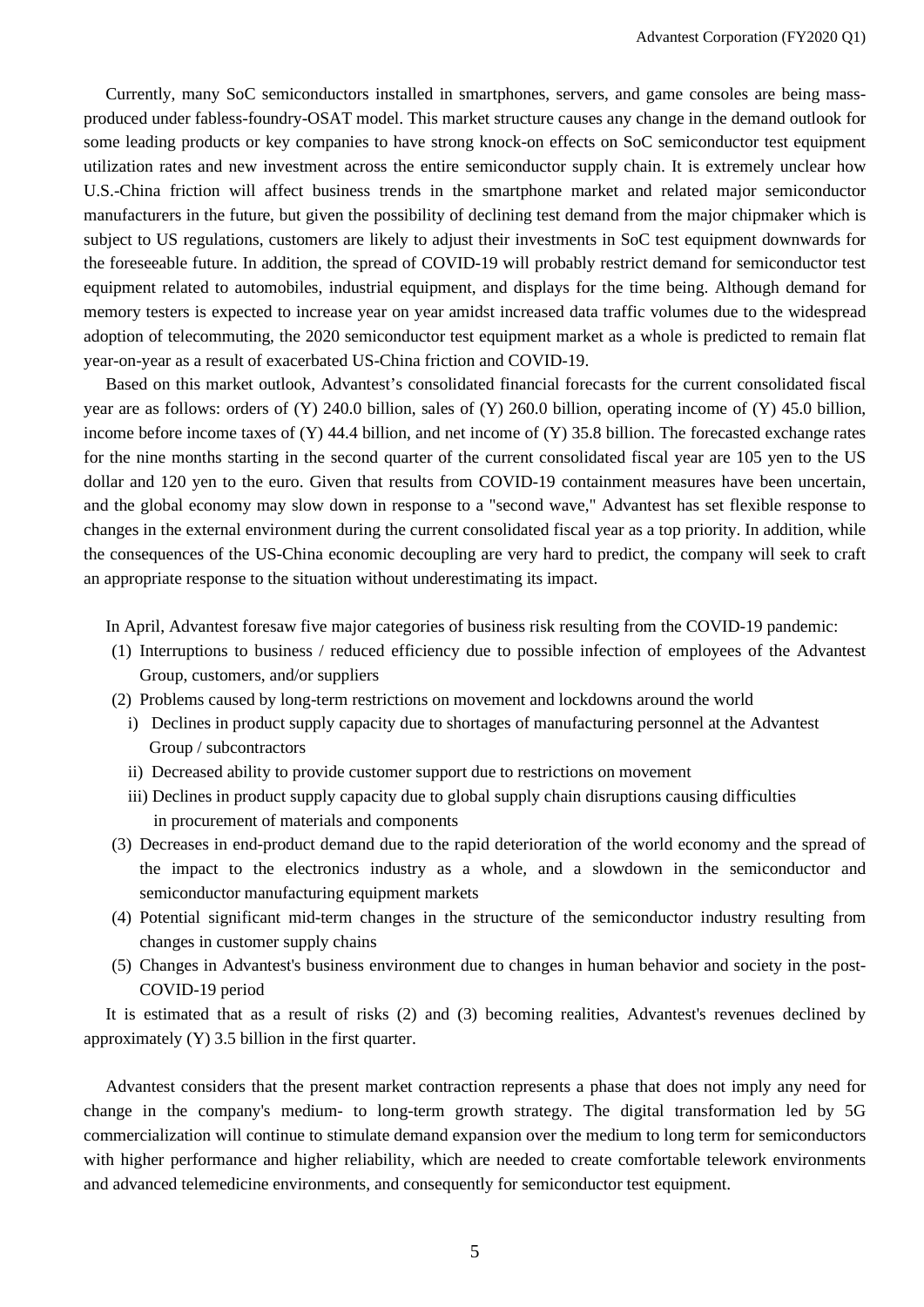In response to this macrotrend, Advantest has been focused on expanding its business in adjacent markets, such as testing at the system / module level, in parallel with strengthening the company's existing businesses such as testing at the wafer level and package level. Advantest will continue to advance these initiatives, and also plans to expand its solutions in the data analytics sector. By creating an environment in which semiconductor test data can be utilized for semiconductor process analysis, the company aims to further embody its corporate vision of adding customer value in an evolving semiconductor value chain.

In addition to these plans, Advantest will continue to strive to reinforce its business foundation for long-term growth, improve profitability in the medium term, and efficiently use its capital resources, with the aim of achieving the company's "Grand Design" medium- to long-term management policy.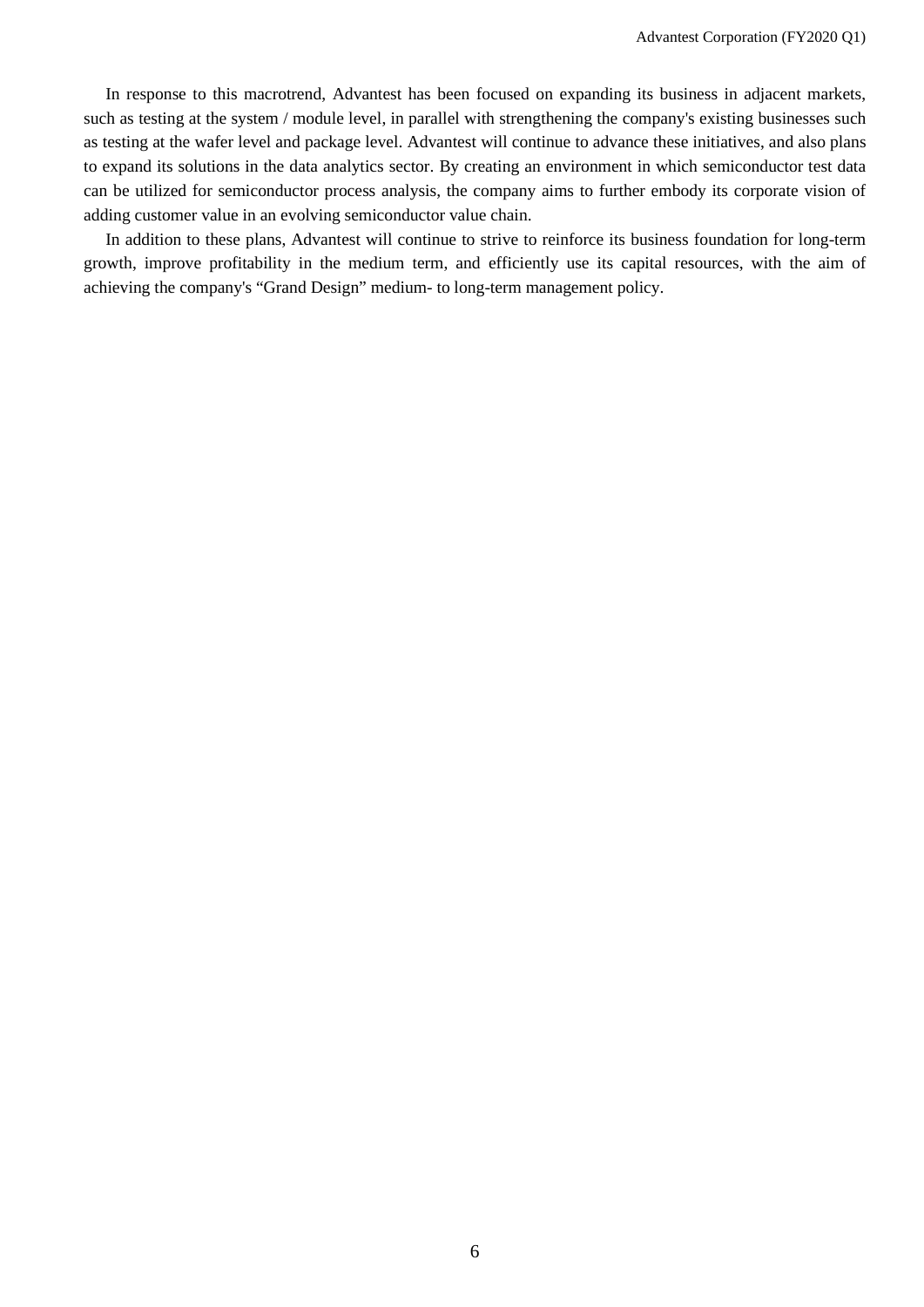# 2. Condensed Consolidated Financial Statements

(1) Condensed Consolidated Statement of Financial Position

|                                     |                         | Millions of Yen        |
|-------------------------------------|-------------------------|------------------------|
|                                     | As of<br>March 31, 2020 | As of<br>June 30, 2020 |
| Assets                              |                         |                        |
| Current assets                      |                         |                        |
| Cash and cash equivalents           | 127,703                 | 126,161                |
| Trade and other receivables         | 46,426                  | 38,650                 |
| Inventories                         | 58,943                  | 66,972                 |
| Other current assets                | 6,871                   | 8,843                  |
| Subtotal                            | 239,943                 | 240,626                |
| Assets held for sale                | 199                     | 199                    |
| Total current assets                | 240,142                 | 240,825                |
| Non-current assets                  |                         |                        |
| Property, plant and equipment, net  | 35,072                  | 35,834                 |
| Right-of-use assets                 | 11,184                  | 10,604                 |
| Goodwill and intangible assets, net | 51,025                  | 54,392                 |
| Other financial assets              | 2,867                   | 2,935                  |
| Deferred tax assets                 | 15,351                  | 14,120                 |
| Other non-current assets            | 136                     | 351                    |
| Total non-current assets            | 115,635                 | 118,236                |
| Total assets                        | 355,777                 | 359,061                |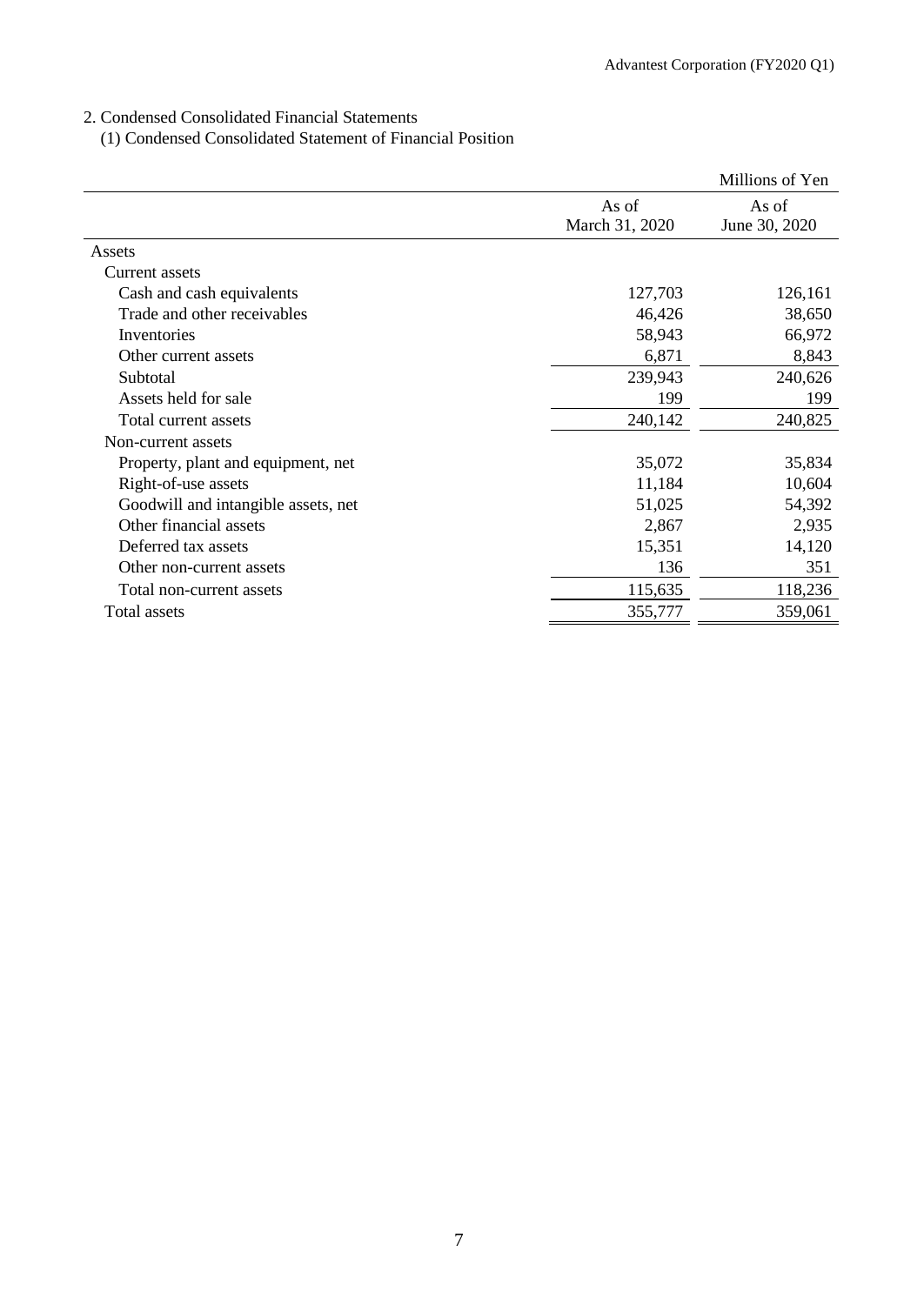|                                |                | Millions of Yen |
|--------------------------------|----------------|-----------------|
|                                | As of          | As of           |
|                                | March 31, 2020 | June 30, 2020   |
| Liabilities and Equity         |                |                 |
| Liabilities                    |                |                 |
| <b>Current liabilities</b>     |                |                 |
| Trade and other payables       | 46,660         | 41,358          |
| Income tax payables            | 7,793          | 6,139           |
| Provisions                     | 3,335          | 3,317           |
| Lease liabilities              | 2,275          | 2,265           |
| Other financial liabilities    | 1,892          | 4,666           |
| Other current liabilities      | 8,582          | 10,566          |
| Total current liabilities      | 70,537         | 68,311          |
| Non-current liabilities        |                |                 |
| Lease liabilities              | 9,013          | 8,459           |
| Retirement benefit liabilities | 40,622         | 41,231          |
| Deferred tax liabilities       | 1,563          | 4,190           |
| Other non-current liabilities  | 2,590          | 2,628           |
| Total non-current liabilities  | 53,788         | 56,508          |
| <b>Total liabilities</b>       | 124,325        | 124,819         |
| Equity                         |                |                 |
| Share capital                  | 32,363         | 32,363          |
| Share premium                  | 43,550         | 43,755          |
| Treasury shares                | (4,179)        | (3,353)         |
| Retained earnings              | 159,803        | 161,975         |
| Other components of equity     | (85)           | (498)           |
| Total equity attributable to   |                |                 |
| owners of the parent           | 231,452        | 234,242         |
| Total equity                   | 231,452        | 234,242         |
| Total liabilities and equity   | 355,777        | 359,061         |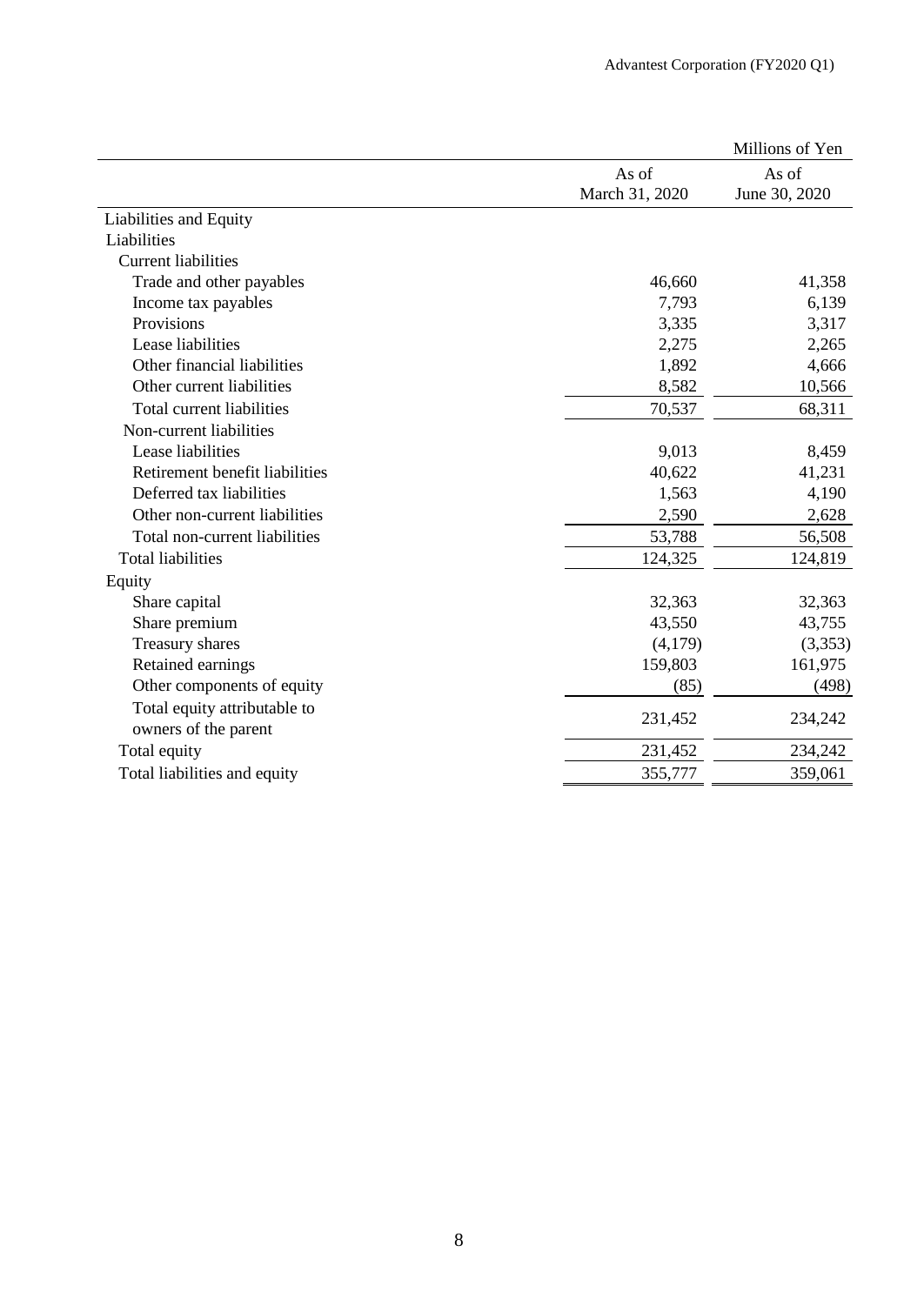(2) Condensed Consolidated Statement of Profit or Loss and Condensed Consolidated Statement of Comprehensive Income

Condensed Consolidated Statement of Profit or Loss

|                                                 |                                     | Millions of Yen                     |
|-------------------------------------------------|-------------------------------------|-------------------------------------|
|                                                 | Three months ended<br>June 30, 2019 | Three months ended<br>June 30, 2020 |
| Net sales                                       | 66,165                              | 66,725                              |
| Cost of sales                                   | (26, 814)                           | (28, 772)                           |
| Gross profit                                    | 39,351                              | 37,953                              |
| Selling, general and<br>administrative expenses | (24,215)                            | (24, 532)                           |
| Other income                                    | 46                                  | 76                                  |
| Other expenses                                  | (22)                                | (39)                                |
| Operating income                                | 15,160                              | 13,458                              |
| Financial income                                | 232                                 | 47                                  |
| Financial expenses                              | (443)                               | (610)                               |
| Income before income taxes                      | 14,949                              | 12,895                              |
| Income taxes                                    | (2,865)                             | (2, 345)                            |
| Net income                                      | 12,084                              | 10,550                              |
| Net income attributable to:                     |                                     |                                     |
| Owners of the parent                            | 12,084                              | 10,550                              |
| Earnings per share:                             | Yen                                 | Yen                                 |
| <b>Basic</b>                                    | 61.07                               | 53.16                               |
| Diluted                                         | 60.93                               | 52.89                               |
|                                                 |                                     |                                     |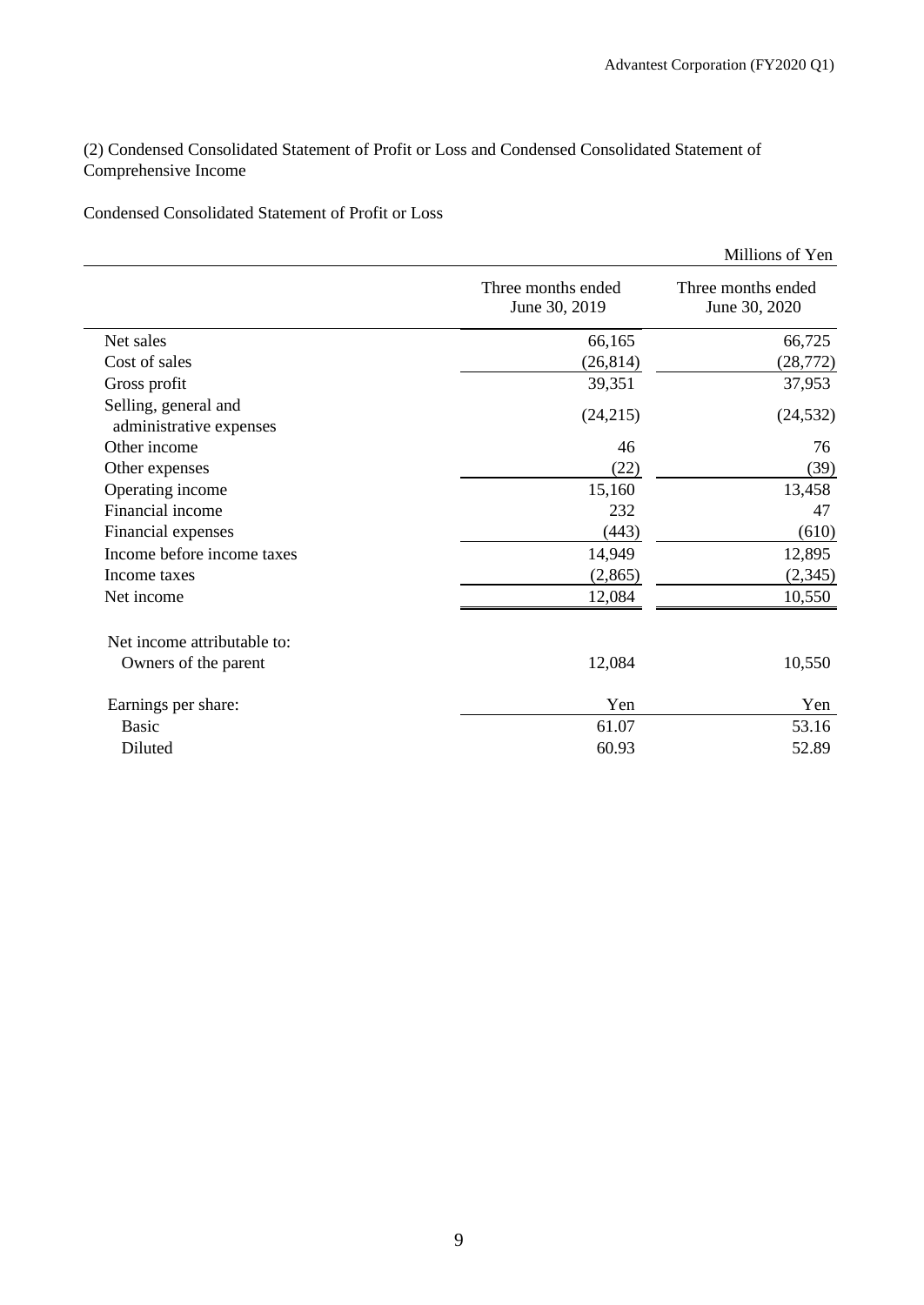|                                                               |                                     | Millions of Yen                     |
|---------------------------------------------------------------|-------------------------------------|-------------------------------------|
|                                                               | Three months ended<br>June 30, 2019 | Three months ended<br>June 30, 2020 |
| Net income                                                    | 12,084                              | 10,550                              |
| Other comprehensive income (loss), net of tax                 |                                     |                                     |
| Items that will not be reclassified to profit or loss         |                                     |                                     |
| Net change in fair value measurements of equity instruments   | (18)                                | 16                                  |
| at fair value through other comprehensive income              |                                     |                                     |
| Items that may be subsequently reclassified to profit or loss |                                     |                                     |
| Exchange differences on translation of foreign operations     | (3,364)                             | (429)                               |
| Total other comprehensive income (loss)                       | (3,382)                             | (413)                               |
| Total comprehensive income for the period                     | 8,702                               | 10,137                              |
| Comprehensive income attributable to:                         |                                     |                                     |
| Owners of the parent                                          | 8,702                               | 10,137                              |

# Condensed Consolidated Statement of Comprehensive Income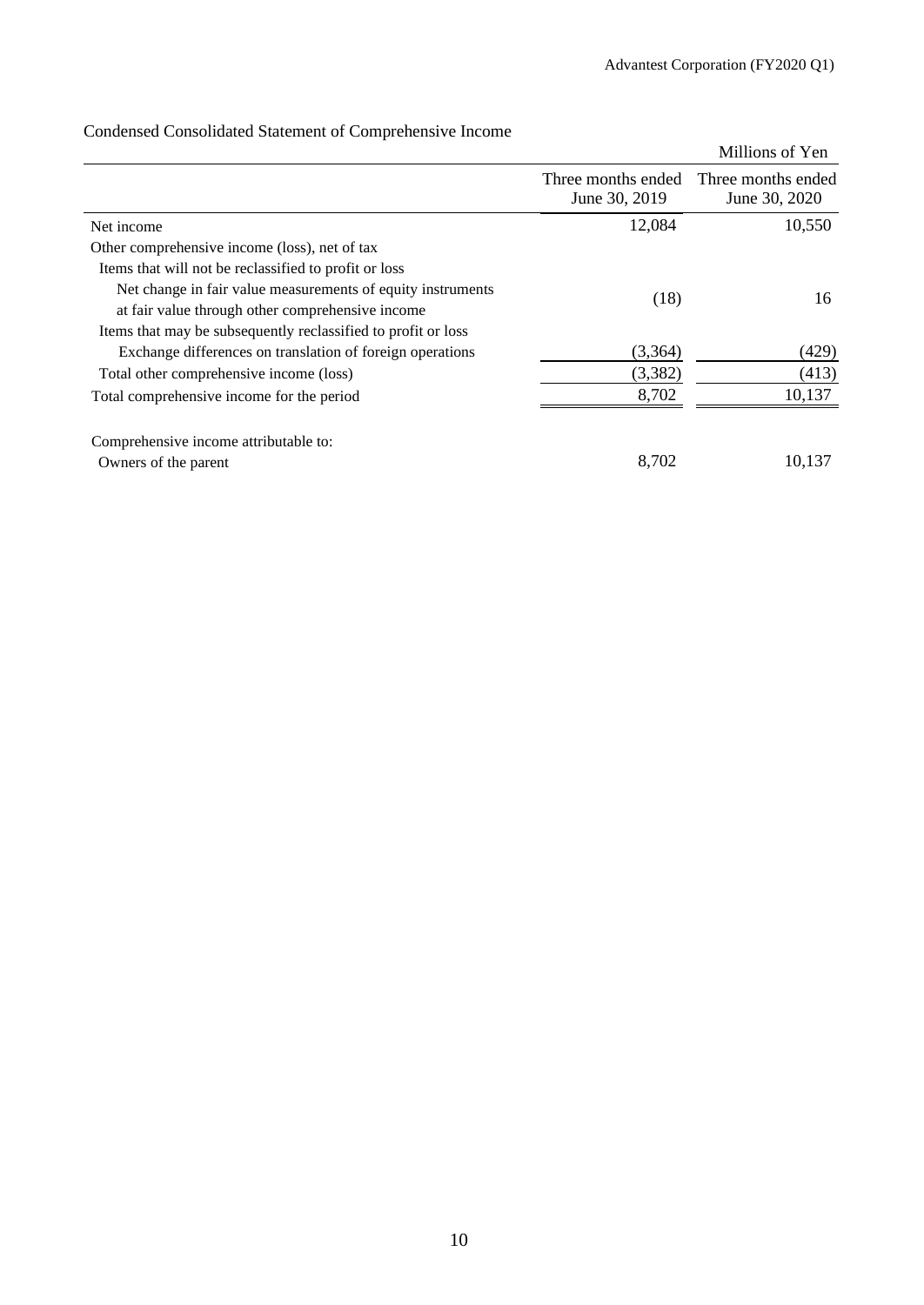### (3) Condensed Consolidated Statement of Changes in Equity

Three months ended June 30, 2019

|                                |                  |                                             |                    |                      |                                  |         | Millions of Yen |  |  |  |
|--------------------------------|------------------|---------------------------------------------|--------------------|----------------------|----------------------------------|---------|-----------------|--|--|--|
|                                |                  | Equity attributable to owners of the parent |                    |                      |                                  |         |                 |  |  |  |
|                                | Share<br>capital | Share<br>premium                            | Treasury<br>shares | Retained<br>earnings | Other<br>components<br>of equity | Total   | Total<br>Equity |  |  |  |
| Balance at April 1, 2019       | 32,363           | 43,018                                      | (6,262)            | 125,927              | 3,685                            | 198,731 | 198,731         |  |  |  |
| Net income                     |                  |                                             |                    | 12,084               |                                  | 12,084  | 12,084          |  |  |  |
| Other comprehensive income     |                  |                                             |                    |                      | (3,382)                          | (3,382) | (3,382)         |  |  |  |
| $(\text{loss})$ , net of tax   |                  |                                             |                    |                      |                                  |         |                 |  |  |  |
| Total comprehensive income     |                  |                                             |                    | 12,084               | (3,382)                          | 8,702   | 8,702           |  |  |  |
| for the period                 |                  |                                             |                    |                      |                                  |         |                 |  |  |  |
| Purchase of treasury shares    |                  |                                             | (0)                |                      |                                  | (0)     | (0)             |  |  |  |
| Disposal of treasury shares    |                  | (35)                                        | 363                | (181)                |                                  | 147     | 147             |  |  |  |
| Dividends                      |                  |                                             |                    | (8,309)              |                                  | (8,309) | (8,309)         |  |  |  |
| Share-based payments           |                  | 128                                         |                    |                      |                                  | 128     | 128             |  |  |  |
| Transfer from other components |                  |                                             |                    | 111                  | (111)                            |         |                 |  |  |  |
| of equity to retained earnings |                  |                                             |                    |                      |                                  |         |                 |  |  |  |
| Total transactions with the    |                  | 93                                          |                    |                      |                                  |         |                 |  |  |  |
| owners                         |                  |                                             | 363                | (8,379)              | (111)                            | (8,034) | (8,034)         |  |  |  |
| Balance at June 30, 2019       | 32,363           | 43,111                                      | (5,899)            | 129,632              | 192                              | 199,399 | 199,399         |  |  |  |

Three months ended June 30, 2020

Millions of Yen Equity attributable to owners of the parent Total Equity Share capital Share premium Treasury shares Retained earnings Other components of equity Total Balance at April 1, 2020 32,363 43,550 (4,179) 159,803 (85) 231,452 231,452 Net income 10,550 10,550 10,550 10,550 10,550 10,550 10,550 10,550 10,550 10,550 10,550 10,550 10,550 10,550 10,550 10,550 10,550 10,550 10,550 10,550 10,550 10,550 10,550 10,550 10,550 10,550 10,550 10,550 10,550 10,550 1 Other comprehensive income Office comprehensive income (413) (413) (413) (413) (413) Total comprehensive income for the period  $10,550$   $(413)$   $10,137$   $10,137$ Purchase of treasury shares (1) (1) (1) (1) (1) (1) (33) 827 (243) 501 501 Disposal of treasury shares (83) 827 (243) 501 501 Dividends (8,135) (8,135) (8,135) Share-based payments 288 288 288 288 288 288 Total transactions with the owners  $-$  205 826 (8,378)  $-$  (7,347) (7,347) Balance at June 30, 2020 32,363 43,755 (3,353) 161,975 (498) 234,242 234,242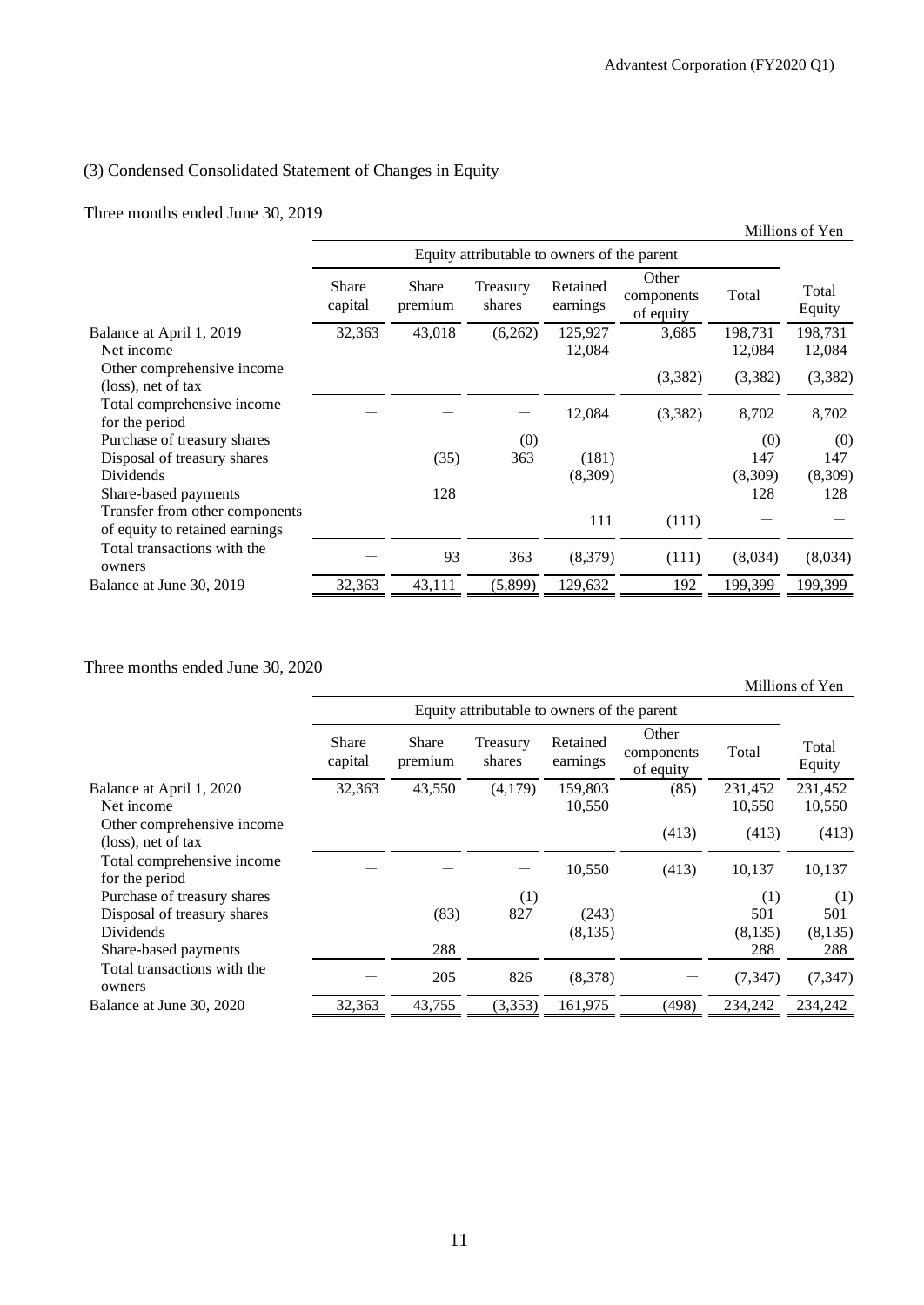(4)Condensed Consolidated Statement of Cash Flows

|                                                                  |                    | Millions of Yen    |
|------------------------------------------------------------------|--------------------|--------------------|
|                                                                  | Three months ended | Three months ended |
|                                                                  | June 30, 2019      | June 30, 2020      |
|                                                                  |                    |                    |
| Cash flows from operating activities:                            |                    |                    |
| Income before income taxes                                       | 14,949             | 12,895             |
| Adjustments to reconcile income before income taxes              |                    |                    |
| to net cash provided by (used in) operating activities:          |                    |                    |
| Depreciation and amortization                                    | 2,389              | 2,646              |
| Changes in assets and liabilities:                               |                    |                    |
| Trade and other receivables                                      | (5,635)            | 7,737              |
| Inventories                                                      | (2,514)            | (7,978)            |
| Trade and other payables                                         | (4,750)            | (4,806)            |
| Warranty provisions                                              | 1                  | (19)               |
| Deposits received                                                | 2,463              | 2,702              |
| Advance receipt                                                  | 1,826              | 1,852              |
| Retirement benefit liabilities                                   | 353                | 341                |
| Other                                                            | 342                | (1,725)            |
| Subtotal                                                         | 9,424              | 13,645             |
| Interest and dividends received                                  | 229                | 54                 |
| Interest paid                                                    | (38)               | (44)               |
| Income taxes paid                                                | (6,288)            | (3,901)            |
| Net cash provided by (used in) operating activities              | 3,327              | 9,754              |
| Cash flows from investing activities:                            |                    |                    |
| Proceeds from sale of equity instruments                         | 111                |                    |
| Purchases of property, plant and equipment                       | (1,652)            | (2,862)            |
| Purchases of intangible assets                                   | (17)               | (172)              |
| Other                                                            | 32                 | 16                 |
|                                                                  |                    |                    |
| Net cash provided by (used in) investing activities              | (1,526)            | (3,018)            |
| Cash flows from financing activities:                            |                    |                    |
| Proceeds from disposal of treasury shares                        | 147                | 503                |
| Dividends paid                                                   | (7,981)            | (7,882)            |
| Payments for lease liabilities                                   | (578)              | (554)              |
| Other                                                            | (0)                | (0)                |
| Net cash provided by (used in) financing activities              | (8, 412)           | (7,933)            |
| Net effect of exchange rate changes on cash and cash equivalents | (1,974)            | (345)              |
| Net change in cash and cash equivalents                          | (8,585)            | (1, 542)           |
| Cash and cash equivalents at the beginning of period             | 119,943            | 127,703            |
| Cash and cash equivalents at the end of period                   | 111,358            | 126,161            |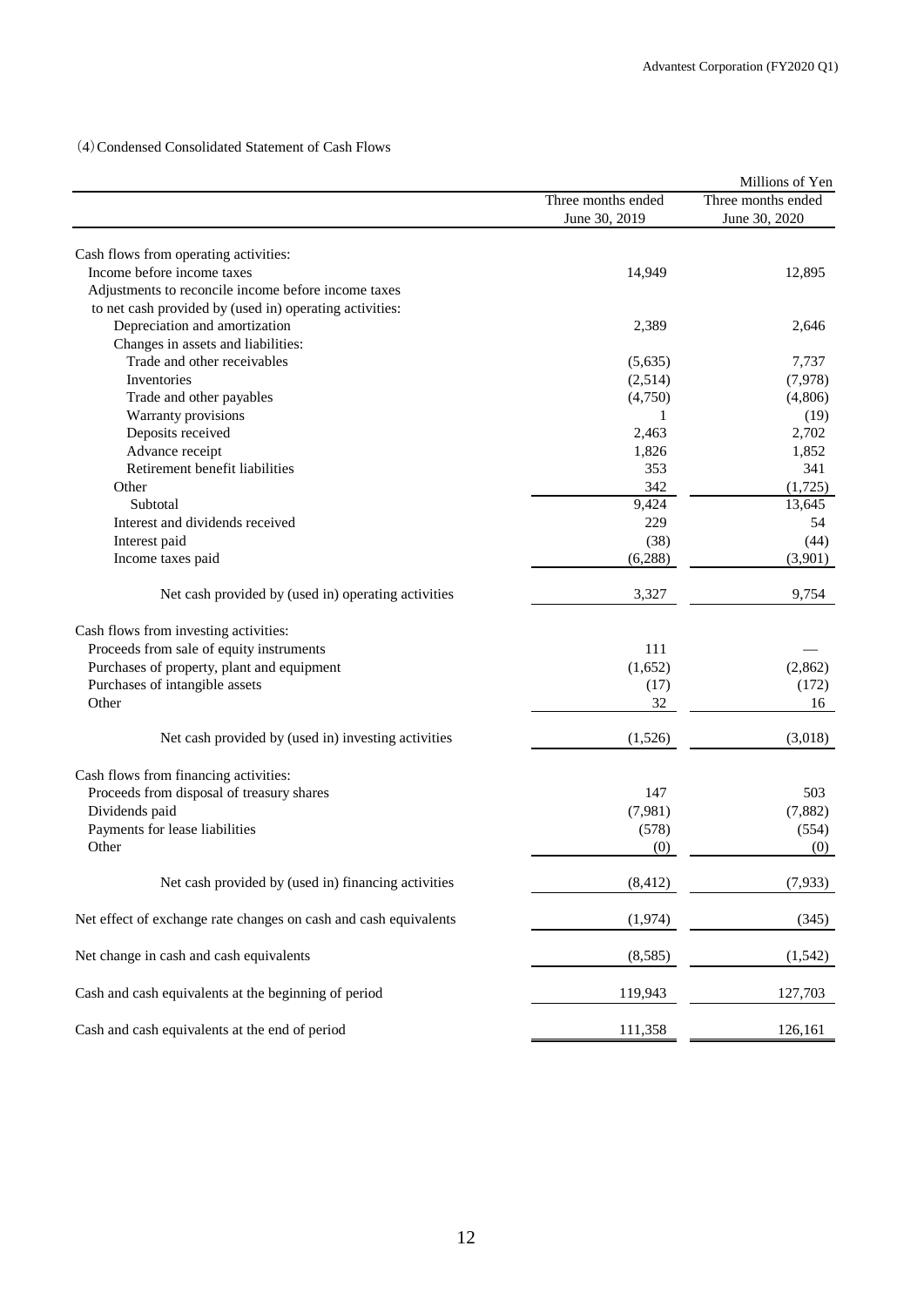### (5) Notes to the Condensed Consolidated Financial Statements

### (Notes on Going Concern): None

### (Segment Information)

### Three months ended June 30, 2019

| THEre months churcu June 30, 2017                                                             |                                                                         |                                           |                                    |                              | мшиона от теп |
|-----------------------------------------------------------------------------------------------|-------------------------------------------------------------------------|-------------------------------------------|------------------------------------|------------------------------|---------------|
|                                                                                               | Semiconductor<br>and Component<br><b>Test System</b><br><b>Business</b> | Mechatronics<br>System<br><b>Business</b> | Services,<br>Support and<br>Others | Elimination<br>and Corporate | Consolidated  |
| Net sales                                                                                     |                                                                         |                                           |                                    |                              |               |
| Net sales to unaffiliated customers                                                           | 50,909                                                                  | 6,645                                     | 8,611                              |                              | 66,165        |
| Inter-segment sales                                                                           | 10                                                                      |                                           |                                    | (10)                         |               |
| Total                                                                                         | 50,919                                                                  | 6,645                                     | 8,611                              | (10)                         | 66,165        |
| Segment income (loss)<br>(operating income (loss) before<br>share-based compensation expense) | 17,659                                                                  | (952)                                     | 513                                | (1, 911)                     | 15,309        |
| Adjustment:<br>Share-based compensation expense                                               |                                                                         |                                           |                                    |                              | (149)         |
| Operating income                                                                              |                                                                         |                                           |                                    |                              | 15,160        |
| Financial income                                                                              |                                                                         |                                           |                                    |                              | 232           |
| Financial expenses                                                                            |                                                                         |                                           |                                    |                              | (443)         |
| Income before income taxes                                                                    |                                                                         |                                           |                                    |                              | 14,949        |

Three months ended June 30, 2020

| $\frac{1}{2}$ monthly ended rane 50, 2020                                                     |                                                                         |                                           |                                    |                              |              |
|-----------------------------------------------------------------------------------------------|-------------------------------------------------------------------------|-------------------------------------------|------------------------------------|------------------------------|--------------|
|                                                                                               | Semiconductor<br>and Component<br><b>Test System</b><br><b>Business</b> | Mechatronics<br>System<br><b>Business</b> | Services.<br>Support and<br>Others | Elimination<br>and Corporate | Consolidated |
| Net sales                                                                                     |                                                                         |                                           |                                    |                              |              |
| Net sales to unaffiliated customers                                                           | 41,959                                                                  | 8,879                                     | 15,887                             |                              | 66,725       |
| Inter-segment sales                                                                           | 332                                                                     |                                           |                                    | (332)                        |              |
| Total                                                                                         | 42,291                                                                  | 8,879                                     | 15,887                             | (332)                        | 66,725       |
| Segment income (loss)<br>(operating income (loss) before<br>share-based compensation expense) | 11,814                                                                  | 183                                       | 3,713                              | (1, 877)                     | 13,833       |
| Adjustment:<br>Share-based compensation expense                                               |                                                                         |                                           |                                    |                              | (375)        |
| Operating income                                                                              |                                                                         |                                           |                                    |                              | 13,458       |
| Financial income                                                                              |                                                                         |                                           |                                    |                              | 47           |
| Financial expenses                                                                            |                                                                         |                                           |                                    |                              | (610)        |
| Income before income taxes                                                                    |                                                                         |                                           |                                    |                              | 12,895       |

(Notes)

- 1. Advantest uses the operating income (loss) before share-based compensation expense for management's analysis of business segment results.
- 2. Share-based compensation expense represents expenses for stock options and performance-based stock remuneration expense.
- 3. Segment income (loss) is presented on the basis of operating income (loss) before share-based compensation expense.
- 4. Inter-segment sales are based on market prices.
- 5. Adjustments to segment income (loss) in Corporate principally represent corporate general and administrative expenses and research and development expenses related to fundamental research activities that are not allocated to operating segments.